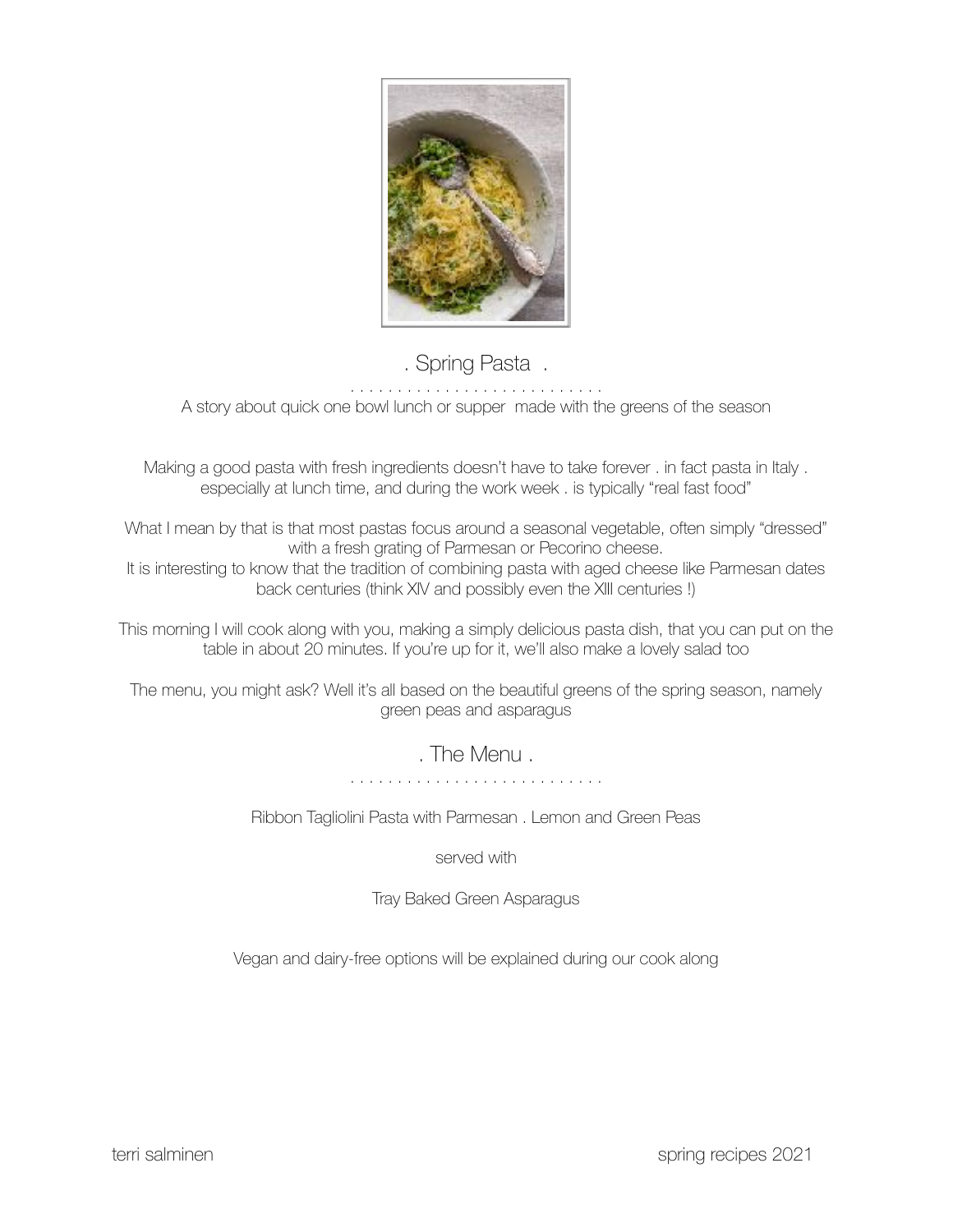# Tagliolini Pasta with Lemon . Parmesan & Fresh Green Peas

Let me preface this recipe with a remark of importance . Peas are normally paired with a short pasta like penne, mezze rigatoni or orecchiette in Italy. This is because the short pasta shape "catches" and holds the peas together i the dish

Here, I have chosen a ribbon-like tagliolini pasta, even though it does mean I am breaking with tradition. Your peas will definitely fall in your plate when twisting the pasta around your fork, but that's part of the fun of it

Now on to our recipe

Ingredients for Tagliolini with Lemon and Green Peas . for 2 persons as main course

. . . . . . . . . . . . . . . . . . . . . . . . . . . . . . . . . . . . . . . . . . . . . . . . . . . . . . . . . . . . 200 grams tagliolini egg pasta or 200 grams angel hair or capellini pasta 250 grams fresh peas . shelled . or 250 grams frozen peas 2 organic lemons 75-100 ml extra virgin olive oil 1250 ml water 75 grams Parmigiano Reggiano cheese 1 bunch of fresh greens of your choice like turnip greens . purslane . or arugula sea salt 1 teaspoon black pepper . preferably whole pepper corns

# *Step 1 . Gather your ingredients and your equipment*

For the pasta you will need :

1 cheese grater or Microplane . 1 citrus zester or paring knife . 1 small sauce pan . fine-meshed seive 1 medium sized pasta pan . 1 colander . 3 small mixing bowls . 1 whisk or a fork . 1 clean tea towel 1 large serving bowl . Serving spoons . Plates

For the asparagus you will need: 1 oven platter or a casserole dish with low edges . 1 pair of tongs . parchment paper . oven gloves

# *Step 2 . Preparing the kitchen equipment*

For the pasta . Fill a large pan with 1500 ml water and put it on low heat on the stove

For the salad . Preheat the oven to 190 degrees Celsius, with convection fan on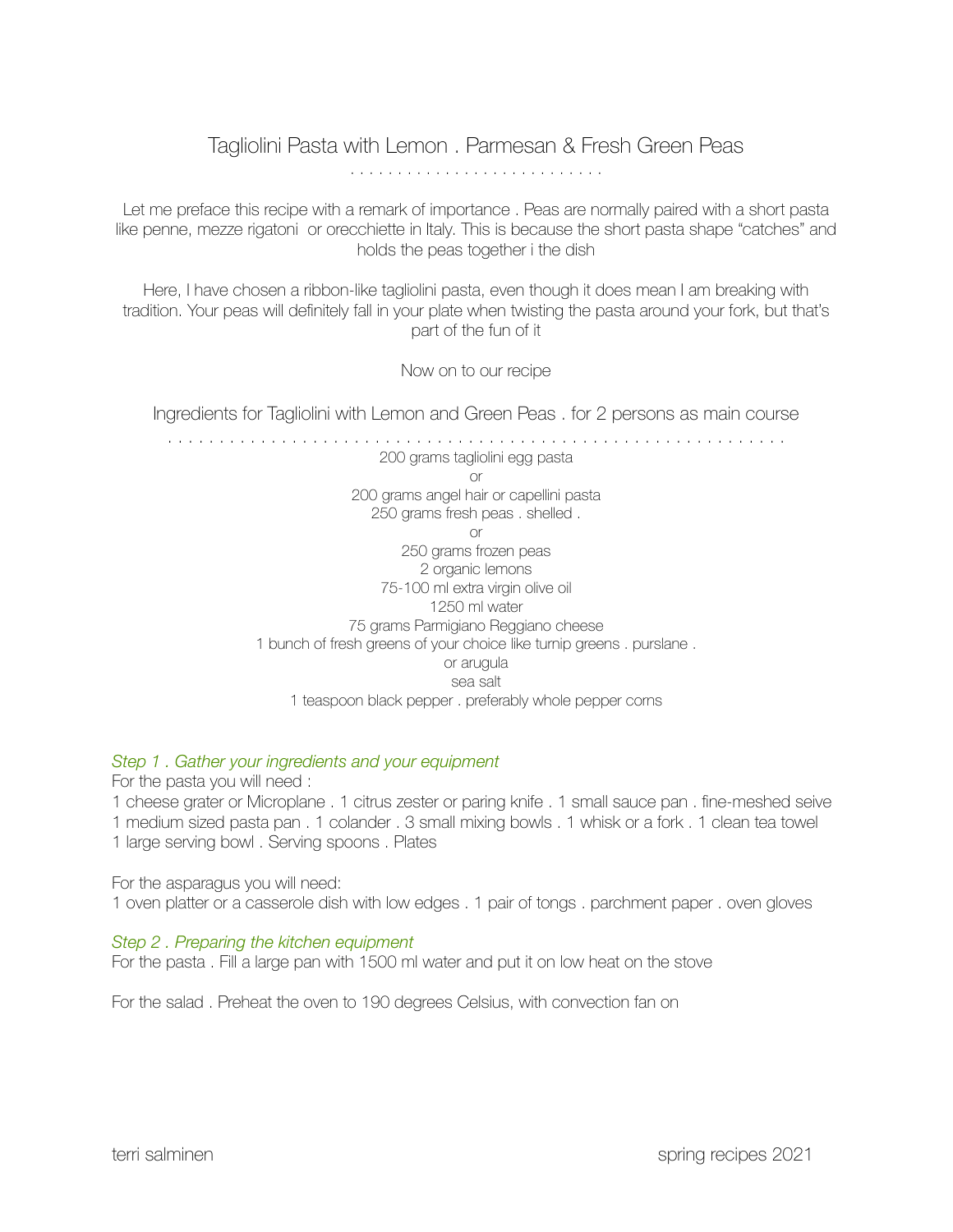# *Step 3 . Preparing the ingredients for the pasta*

*Scrub the lemons* with a brush under cold running water. Grate the peel of the lemons with a zester catching the thin lemon curls into a small bowl. (You won't need all the lemon zest, but you can save it to make lemon salt . more about that later). If you don't have a citrus zester, use the fine side of a cheese grater or a microplane. Otherwise, use a paring knife to cut away the bright yellow skin of the lemon.

#### *Make sure you only grate the outer skin of the lemon as the white pith underneath the skin is very bitter!*

If at all possible, always choose organic (everything :-) ) but definitely organic lemons when working with their zest.

*Cut the lemons* in half and squeeze the lemon juice in a small mixing bowl

*Grate the Parmesan cheese* on the fine side of a cheese grater or Microplane and set aside in a small mixing bowl.

*Shell your peas*, if you are using fresh — Otherwise, measure your frozen peas and bring them towards room temperature

#### *Note: If you are using fresh peas, save the shells! You can either use them to flavor your pasta water today, or make a quick broth for a risotto later on in the week*

*Wash and dry the greens of your choice*, whether arugula, turnip greens, winter purslane or spinach. Shake dry in a colander, then wrap it in a clean tea towel

*Make a lemon-olive oil dressing* by adding a pinch of sea salt flakes in a bowl with half the lemon juice. Whisk in 100 ml extra virgin olive oil. Keep stirring and mixing until the two ingredients are incorporated. Taste it to see if it needs some salt. It should be on the tart side!

*Crush black peppercorns* with a pestle and mortar, if you don't have a pepper grinder

# *Step 4 . Preparing the ingredients for the roasted asparagus*

Wash the asparagus spears. Cut off or break the tough root ends. With a vegetable peeler, peel half the asparagus spears from the bottom towards the top end of the asparagus. Cover an oven platter with parchment paper. Arrange the asparagus in one layer on the platter and set aside.

Wash and dry the mint leaves carefully. Then pick the leaves from the stems.

Smash the pistachios into a coarse crumb with a pestle and mortar, with a bottom of a pan or with a chef's knife.

# *Step 5 . Preparing the vegetables for the pasta and the asparagus salad*

Sprinkle the asparagus with sea salt, then roast them 8-10 minutes or until "al dente" and beginning to char along the edges. Remove the asparagus from the oven and drizzle them with 50 ml extra virgin olive oil.